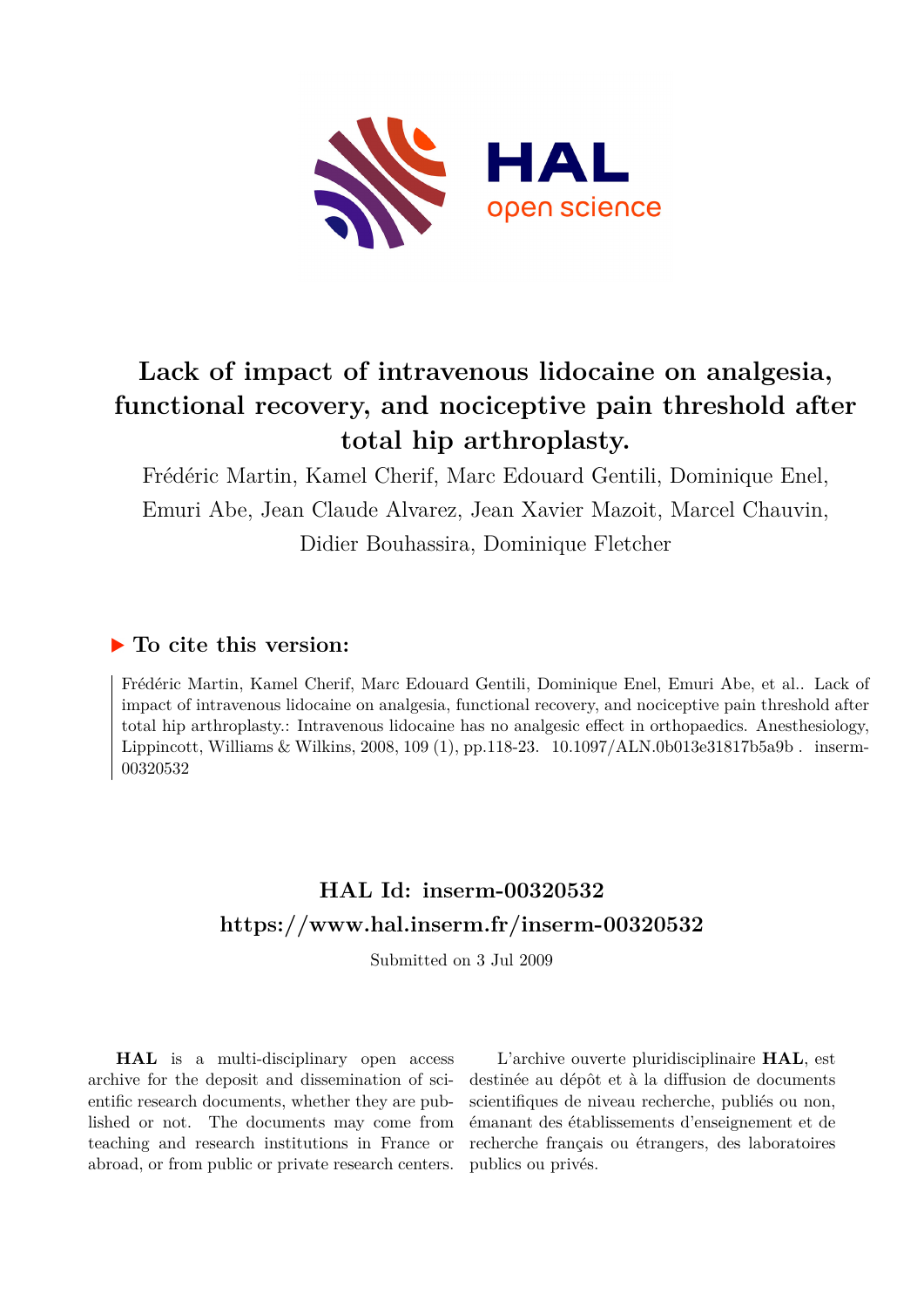## *Lack of impact of intravenous lidocaine on analgesia, functional recovery, and nociceptive pain threshold after total hip arthroplasty*

**Martin Fr d ric** é é <sup>1</sup> **, Cherif Kamel** <sup>1</sup> **, Gentili Marc Edouard** <sup>2</sup> **, Enel Dominique** <sup>2</sup> **, Abe Emuri** <sup>3</sup> **, Alvarez Jean Claude** <sup>4</sup> **, Mazoit Jean Xavier** <sup>3</sup> **, Chauvin Marcel** <sup>1</sup> **, Bouhassira Didier** <sup>5</sup> **, Fletcher Dominique** 5 \*

*Service d anesth sie 1* ' é *AP-HP, H pital Raymond Poincar* ô é*, 92380 Garches,FR*

<sup>2</sup> Service d'anesthésie Centre hospitalier Saint-Gregoire, FR

*Traumatisme Tissulaire et Inflammation 3 Universit Paris Sud - Paris XI : EA3540* <sup>é</sup> *, FR*

<sup>4</sup> Service pharmacologie toxicologie AP-HP, Hôpital Raymond Poincaré, FR

<sup>5</sup> Physiopathologie et Pharmacologie Clinique de la Douleur INSERM : U792, Université de Versailles-Saint Quentin en Yvelines, Hopital *Ambroise Pare PARIS V 9, Avenue Charles de Gaulle 92100 BOULOGNE BILLANCOURT ,FR*

\* Correspondence should be adressed to: Dominique Fletcher <dominique.fletcher@rpc.aphp.fr>

## **Abstract**

## **Background**

**The analgesic effect of perioperative low doses intravenous lidocaine has been demonstrated after abdominal surgery. This study aimed to evaluate whether a continuous intravenous (IV) low-dose lidocaine infusion reduced postoperative pain and modified nociceptive pain threshold after total hip arthroplasty.**

#### **Methods**

Sixty patients participated in this randomised double-blinded study. Thirty patients received lidocaine 1% (lido group) with a 1.5  $mg.kg^{-1}$  IV bolus in 10 min followed by a 1.5 mg.kg<sup>-1</sup>.h<sup>-1</sup> IV infusion and other patients received saline (control group). These **regimens were started 30 min before surgical incision and stopped one hour after skin closure. Lidocaine blood concentrations were measured at the end of administration. In both groups, postoperative analgesia was provided exclusively by patient-controlled IV morphine. Pain scores, morphine consumption, operative hip flexion were recorded over 48 h. In addition, pressure pain thresholds and the extent of hyperalgesia around surgical incision were systematically measured at 24 and 48h.**

#### **Results**

In comparison with the placebo, lidocaine did not induce any opioid-sparing effect during the first 24 hours ( $-$  2 mg with 95 CI [−5; 9];  $p = 0.55$ ). There was no significant difference regarding the effects of lidocaine and placebo on pain score, pressure pain thresholds, **extent in the area of hyperalgesia, and maximal degree of active hip flexion tolerated. Mean plasma lidocaine concentration was 2,1** ± **0.4** μg/ml.

#### **Conclusion**

**Low dose perioperative IV lidocaine after total hip arthroplasty offers no beneficial effect on postoperative analgesia and does not modify pressure and tactile pain thresholds.**

**MESH Keywords** Aged ; Anesthetics, Local ; administration & dosage ; Arthroplasty, Replacement, Hip ; adverse effects ; Double-Blind Method ; Female ; Humans ; Infusions, Intravenous ; Lidocaine ; administration & dosage ; Male ; Middle Aged ; Pain Measurement ; drug effects ; methods ; Pain Threshold ; drug effects ; physiology ; Pain, Postoperative ; etiology ; pathology ; prevention & control ; Recovery of Function ; drug effects ; physiology

### **Introduction**

Patients experience moderate to severe pain after total hip arthroplasty. Adequate control of postoperative pain facilitates earlier mobilisation and rehabilitation. Patient-controlled analgesia is effective to treat pain at rest but seems to be inadequate for dynamic analgesia and may also elicit side-effects that may delay hospital discharge. In addition, recent data suggest that extensive use of opioids is associated with hyperalgesia and allodynia.1 Thus, in order to reduce opioid consumption and because acute pain is mediated by activation of numerous biochemical and anatomical pathways, practitioners are turning to alternatives to systemic opioids leading to balanced analgesia concept.2

Among co-analgesics which have been recently studied for the postoperative pain treatment, systemic administration of local anesthetics has been shown to have both analgesic 3–5 and antihyperalgesic actions. 6 Analgesic action has been suggested to result both of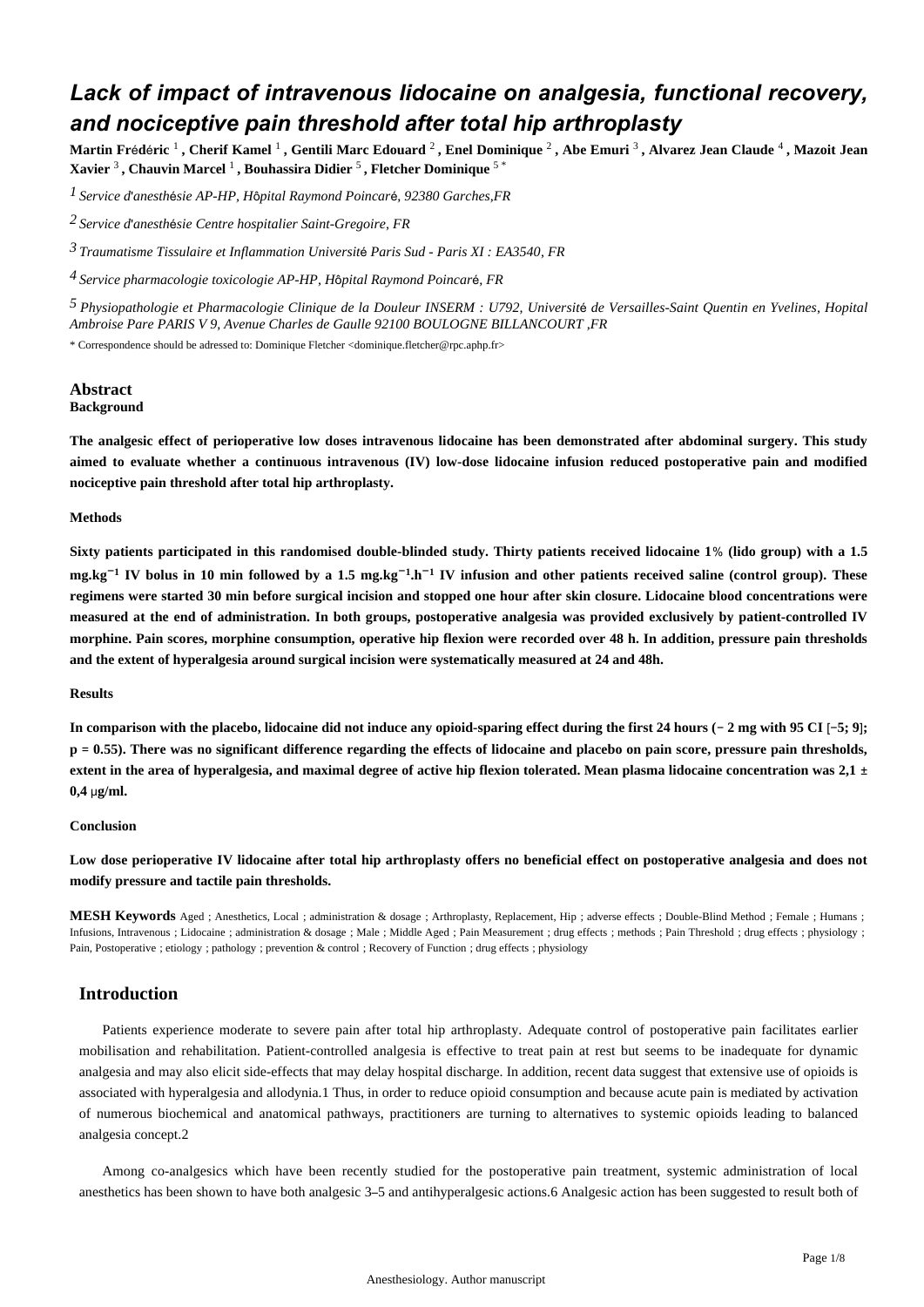a specific peripheral blockade of ectopic discharges in neurones involved in nociception 7 and a direct action on spinal transmission in the spinal cord.8 Moreover, lidocaine has significative anti-inflammatory properties 9 blocking neutrophil accumulation at the injury site and decreasing the release of inflammatory mediators.10

Recent clinical studies demonstrated an morphine-sparing effect of intravenous lidocaine after major abdominal surgery. Among beneficial effects of lidocaine, authors reported a faster return of bowel function, 11,12 an improved dynamic analgesia and a reduced hospital stay.4,12,13 Most trials have been carried out after major urologic or abdominal surgery. There is no data about systemic lidocaine effect after orthopaedic surgery.

The aim of the present randomized, double-blind, placebo-controlled study was to evaluate the analgesic effect of continuous IV lidocaine after total hip arthroplasty and analyze its effects on peri-incisional mechanical hyperalgesia.

### **Material and Methods**

After approval of the Local Ethics Committee (Comité de Protection des Personnes pour la Recherche Biomédicale, hôpital Ambroise Paré Boulogne 92) and patient's informed consent, a prospective bicentre randomised double-blinded study including patients undergoing total hip arthroplasty was undertaken. American Society of Anesthesiologists physical status I-III patients between 18 and 80 years scheduled for hip arthroplasty under general anesthesia were included. Exclusion criteria were anterior surgical approach, regional anesthesia, contraindications for lidoca ne or morphine use, severe cardiac, renal or hepatic diseases, and preoperative use of analgesics (corticosteroids, opioid).

We chose as primary endpoint the morphine consumption over the initial 24 postoperative hours. A clinically significant morphine-sparing effect was considered to be 15 mg over 24 h. According to previous data (SD: 19) 14 for  $\alpha$  risk of 0.05 with a power of 80%, we calculated that it was necessary to include at least 25 patients per group. Thus, it was decided to include 60 patients to account for drop-outs. The study began in January 2006 and ended March 2007.

#### **Protocol**

Before the study began a randomisation list, balanced by centre, was established and each centre enrolled patients and assigned treatments consecutively. For each patient, an envelope containing the group assignment was prepared, sealed, and sequentially numbered. On the morning of surgery and before induction of anesthesia, a "blinded" nurse prepared lidocaine or saline solution syringes. None of the other investigators involved in patient management or data collection were aware of the group assignment. Patients scheduled to receive lidocaine 10 mg/ml (lido group) were given an intravenous bolus injection of 1.5 mg/kg of lidocaine in 10 min (30 min before surgical incision) followed by a continuous IV infusion of 1.5 mg/kg/h. The infusion ended 60 min after skin closure. In the control group patients were given equal volumes of saline.

#### **Anaesthesia**

Patients were premedicated with 1-2 mg/kg hydroxyzine orally 2 h before anaesthesia. General anaesthesia was induced with 0.2 μ g/kg sufentanil followed by 5 mg/kg thiopental and 0.5 mg/kg atracurium to facilitate orotracheal intubation. Then, patients were ventilated to normocapnia with 50% oxygen and without nitrous oxide. Anaesthesia was maintained with sufentanil (0.2 μg/kg/h) and sevoflurane at an initial end-tidal concentration of 1 minimum alveolar concentration, adjusted to age. Inspired sevoflurane concentration was fixed and sufentanil infusion was adjusted to maintain heart rate within 15% of the preinduction value and systolic arterial blood pressure within 20% of the baseline value (step of  $\pm 0.05 \mu g/kg/h$ ). Sufentanil was stopped thirty minutes before end of surgery. Patient's trachea was extubated when response to verbal commands, spontaneous respiratory rate exceeding 12 breaths/min (bpm) and end-tidal carbon dioxide partial pressure less than 45 mm Hg were observed. Patients were admitted to the post-anaesthesia care unit (PACU) within 5 min of tracheal extubation. In the PACU, patients were asked to report any lidocaine toxicity side effects such as light headedness, drowsiness, metal taste, perioral numbness, and visual disturbances.

#### **Postoperative analgesia**

Postoperative analgesia was provided in both groups only with IV patient controlled morphine. No others co-analgesic were prescribed. Upon arrival in the PACU, pain was evaluated every 5 min using a four-point verbal rating scale for pain (0: no pain, 1: slight pain, 2: moderate pain, 3: intense or severe pain). If the score was >2, patients under 65 years received morphine 3 mg while older patients were given 2 mg, every 5 min, if permitted according to the respiration rate  $(RR > 10$  bpm) and sedation score (score < 1), until a verbal rating scale score of 0 or 1 had been achieved. The sedation score was as follows:  $0 =$  no sedation;  $1 =$  intermittent drowsiness;  $2 =$  patient drowsy but could be aroused verbally;  $3 =$  impossible to arouse the patient verbally. Once a verbal rating scale  $\lt 1$  had been achieved, spontaneously or after a loading dose of morphine, patients were connected to a patient-controlled analgesia device set to deliver 1 mg morphine as an intravenous bolus with a 5-min lockout interval; continuous infusion was not allowed.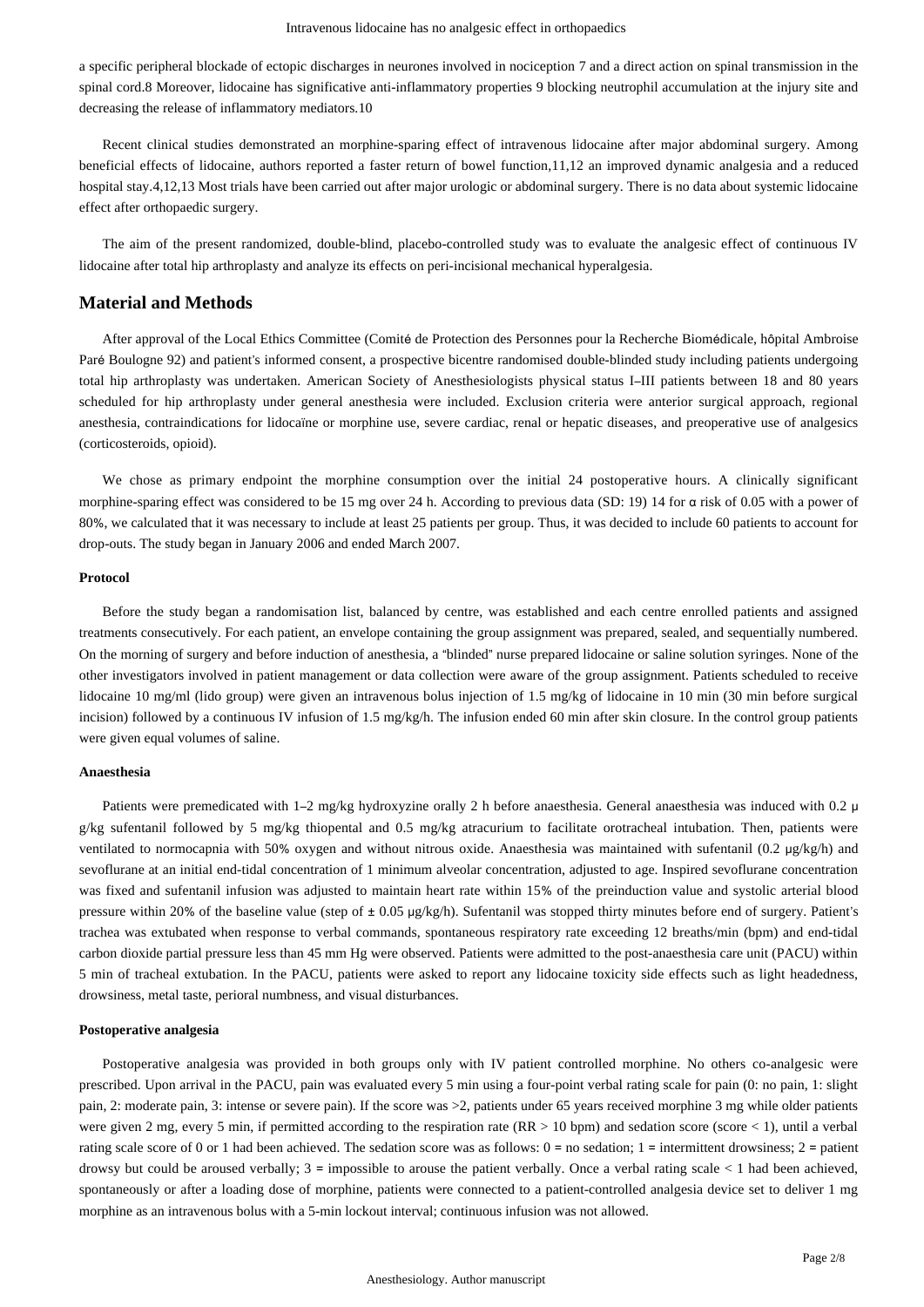Patient-controlled analgesia was stopped in both groups at the 48<sup>th</sup> hour, and further analgesia was provided by combination of paracetamol, nonsteroidal anti-inflammatory drugs and subcutaneous morphine as needed.

#### **Evaluation**

The cumulative dose of morphine given postoperatively (titration and patient-controlled analgesia during the 24-h and 48-h observation period) was measured as were the 100-mm visual analog scale pain score (0: no pain to 100: worst possible pain) and the verbal rating scale pain score. Both scores were monitored at rest and during hip flexion. The hip flexion angle was also evaluated during the hospitalisation and at the  $3<sup>rd</sup>$  post-surgical month.

During the preoperative anesthetic evaluation, patients were instructed in the use of quantitative sensory tests (punctuate and pressure pain detection thresholds). These measurements were performed in the morning of the first (D1) and the second day (D2) after surgery.

The punctuate pain detection threshold for mechanical static stimuli was assessed using calibrated von Frey hairs  $(0.057 - 178 \text{ g/mm}^2)$ . The patients were instructed to close their eyes during the procedure. Care was taken to avoid stroking the skin with the hair and to apply only a pressure stimulus. Filaments were applied to the designated point on the skin for 1 s. Von Frey hair applications were separated by at least 30 s to reduce the likelihood of anticipatory responses. The von Frey filaments were applied in ascending order of stiffness. Punctuate pain threshold was defined as the smallest force (g/mm2) necessary to bend a von Frey hair, which was just perceived as painful. Three determinations with an interval of 30 s were made during each assessment, and the pain threshold was calculated as the mean of the values obtained for the 3 measurements.

A handheld electronic pressure algometer (Somedic AB, Stockholm, Sweden) with a 0.28-cm2 probe area was used to determine pressure pain detection threshold. The patients were instructed to immediately activate a push button, which freezes the digital display, when pain was perceived. The average of three measurements with an interstimulus interval of 60 s was defined as pressure pain threshold value. Values were expressed in kPa. A mean value for the three periincisional regions was calculated and used for statistical comparisons.

Punctuate and pressure pain thresholds were measured at 2–3 cm from the incision at three levels (top, middle, and bottom) and on the opposite thigh the day before the surgery and at the  $24<sup>th</sup>$  and  $48<sup>th</sup>$  hour. A mean value was calculated for statistical comparisons.

The extent of mechanical hyperalgesia to von Frey hair stimulation around the surgical wound was assessed with von Frey hair No. 16 (pressure: 122 g/mm2) according to the method previously described 2,15. Hyperalgesia was determined by stimulating along three linear paths at right angles to the top, middle, and bottom sides of the surgical incision in steps of 5 mm at 1-s intervals, starting well outside the hyperalgesic area (5 cm). Stimulations continued toward the incision until patients reported a clear change in sensation (e.g., burning, tenderness, or pricking). The distance (in cm) from the incision to where sensations changed was measured, and a sum of the three assessments (top, middle, and button) was calculated and used for statistical comparisons.

Blood samples were drawn at 60 min after the skin closure in the PACU to measure plasma lidocaine concentrations. Lidocaine and its active metabolite monoethylglycinexylidide were quantified in plasma using liquid chromatography ion-trap mass spectrometry detection with electrospray ionisation interface, after basic liquid/liquid extraction using ropivacaine as internal standard. Data were collected in full-scan MS/MS mode, selecting the ion m/z 235.1 for lidocaine, m/z 207.1 for monoethylglycinexylidide and m/z 275.1 for ropivacaine for quantification. Retention times were 3.75, 3.05 and 5.60 min for lidocaine, monoethylglycinexylidide and ropivacaine, respectively. Calibration curves were linear in the 200–5000 ng/ml and 20–500 ng/ml ranges for lidocaine and monoethylglycinexylidide, respectively. The intra- and inter-assay precisions evaluated at 800 and 3000 ng/ml for lidocaine and 80 and 300 ng/ml for monoethylglycinexylidide were all <9.8%, and the intra- and inter-assay accuracies were in the 93.6–102.0% range. Stability assay after three freeze-thaw cycles has shown any significant changes of the lidocaine and monoethylglycinexylidide plasma concentrations.

#### **Statistical analysis**

The primary criterion was the PCA morphine consumption over 24 h. Secondary criteria were peroperative sufentanil dose, morphine given in PACU, cumulative postoperative morphine consumption at the  $48<sup>th</sup>$  hours, visual analog scale pain score at rest and when moving, punctuate and pressure pain threshold, extend of hyperalgesia, postoperative hip flexion and duration of hospital stay.

Continuous variables are presented as mean  $\pm$  SD and were compared with an unpaired Student t test. Because morphine consumption has usually no Gaussian distribution, results were presented as median [25-75% interquartile range] and the Mann-Whitney test was used. The 95 % CI of the median was calculated by bootstraping the raw data with 1000 replications. Pain thresholds and the 100-mm visual analog scale pain scores for 48 h were analyzed with two-way analysis of variance for repeated measures. Categorical data were analyzed with chi-square tests. Statistical analysis was performed with Statview for Windows (version 5.0; SAS Institute Inc, Cary, NC);  $P < 0.05$ was considered statistically significant.

## **Results**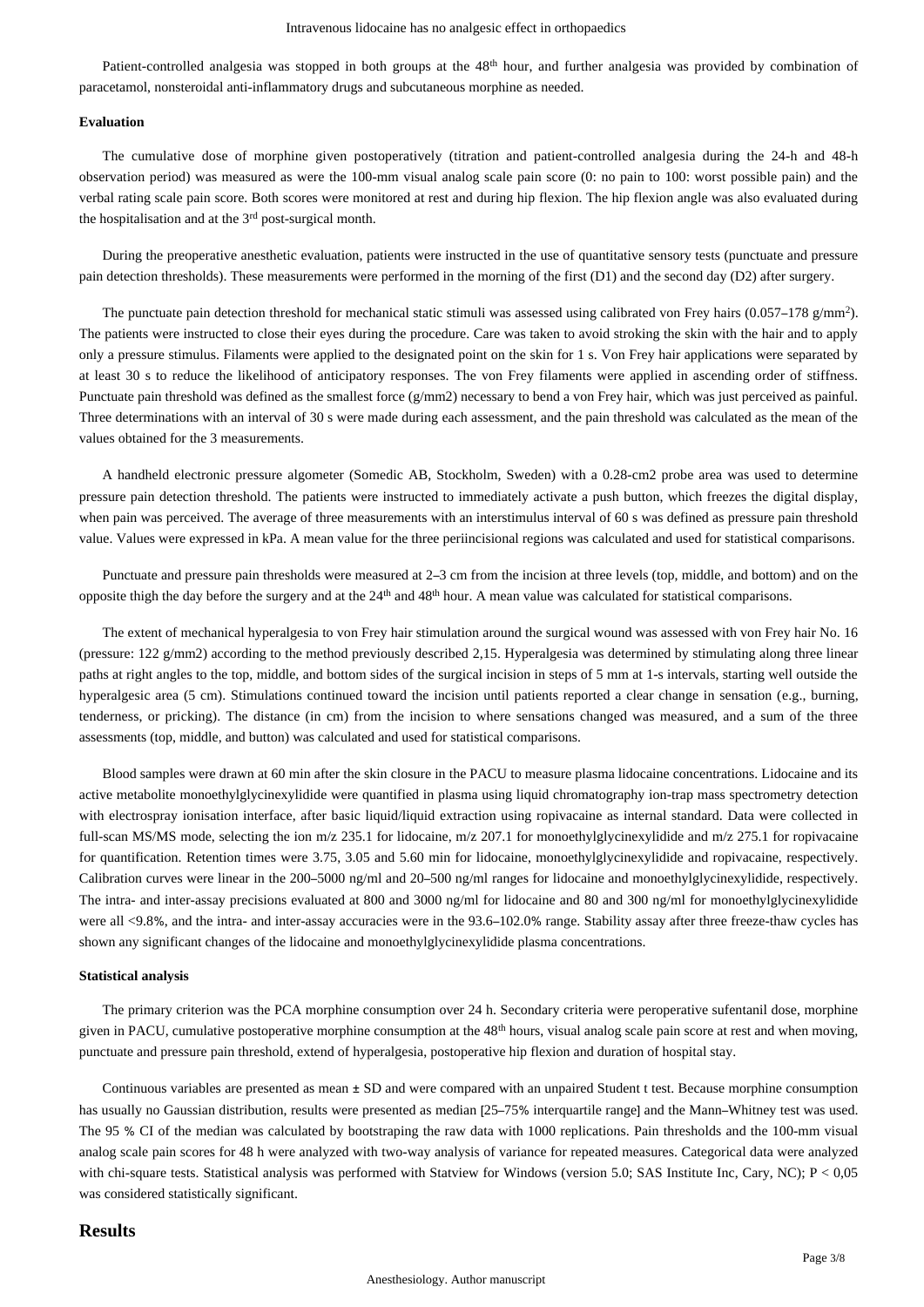Of sixty patients included, 2 were excluded in the lidocaine group. They decided to leave the study in the PACU because of extreme pain. Patient's characteristics and operative data were comparable in the two treatment group (Table I). There were no significant differences between lido and placebo groups considering morphine requirements in the PACU (12 [8 – 20] versus 18 [12 – 20]; p= 0.32), cumulative morphine consumption over 24 postoperative hours (17 [9 – 28] versus 15 [8 – 23]; p= 0.54) and cumulative morphine consumption over 48 postoperative (43 [28 – 63] versus 46 [32 – 57]; p= 0.97) (Table II). We have also calculated the 95 CI for our primary criterion morphine consumption over 24 postoperative hours which was  $[10-19]$  for lidocaine and  $[12-18]$  for placebo groups. There were no statistically significant differences between both groups for the visual analog scale pain score at rest and when moving at the  $24<sup>th</sup>$ , the 48<sup>th</sup> hours and three months after the surgery. Preoperative hip flexion was comparable in the two groups; active hip flexion was also similar after 48 hours (control group:  $83 \pm 13^\circ$ ; lidocaine group:  $81 \pm 12^\circ$ ) and 3 months (control group:  $111 \pm 14^\circ$ ; lido group:  $116 \pm 11^\circ$ ). Duration of hospital stay was similar in both groups (Table III).

One hour after skin closure corresponding to the end of IV lidocaine infusion, mean lidocaine plasma and mean monoethylglycinexylidide plasma levels were 2.1  $\pm$  0,4  $\mu$ g/ml [1.5; 3.2] and 0.3  $\pm$  0.2  $\mu$ g/ml [0.05; 0.64] respectively and none approached a toxic level (i.e. plasma level  $> 4 \mu$ g/ml). No patient reported lidocaine toxicity side effects and no adverse events were reported in this group.

Both groups of patient experienced hyperalgesia to von Frey hair and algometer stimulation around the surgical wound at 24 and 48 h after the operation. However, punctuate and pressure pain threshold at 2–3 cm from the incision did not differ between groups (figure 1). Furthermore, extent of hyperalgesia to von Frey hair stimulation proximal to the surgical incision was detected in all patients and there was no significative difference in both groups at 24 and 48 h (Table IV). Punctuate and pressure pain thresholds measured on the opposite leg did not differ preoperatively versus postoperatively in any group.

### **Discussion**

We did not find any significant impact of IV lidocaine on postoperative analgesia or wound hyperalgesia after total hip arthroplasty.

It is unlikely that the present negative results were due to a methodological bias. A sample-size estimate indicated that 25 patients per group would give a power of 80% at an  $\alpha$  level of 0.05 for detecting a clinically significant morphine-sparing effect of 15 mg over 24 h. However, for this type of surgery, leading to only moderate morphine consumption and possibly limited central sensitization a larger sample size could point out significant morphine-sparing and antihyperalgesic effects of systemic lidocaine. This is why we performed a post hoc analysis which revealed that the confidence interval for mean morphine consumption over 24 postoperative hours was  $[10-19$  mgr 1 for lidocaine group and  $[12-18 \text{ mgr}]$  for placebo group suggesting that the largest detectable difference lies within bounds that are not clinically relevant.

Our results on analgesia might of course differ if the infusion had been prolonged. We chose a short peri-operative protocol because this administration period had been used in most previous studies evaluating intravenous lidocaine and for safety reasons in order to avoid prolonged continuous IV lidocaine infusion with possible related inappropriate administration. Mean plasma lidocaine concentration of 2.1 μg/ml, 60 min after skin closure when lidocaine infusion was discontinued, are similar to lidocaine concentration in previous studies demonstrating beneficial effect of lidocaine.3,13 However, although lidocaine concentrations lie between adequate bounds, lidocaine's analgesic properties might depend on lidocaine dose infused too, as demonstrated in animal study. 16 It was shown that small doses suppress ectopic impulse generation in chronically injured peripheral nerve, whereas moderate doses suppress central sensitisation and central neuronal hyperexcitability. However, large doses have general analgesic effect but induce systemic toxicity.16

Various lidocaine infusion protocols have been used only during surgery, 4, 12, 18, 19 intra-operatively and for 24 hours postoperatively, 11,13,20-22 or exclusively after surgery with PCA.23 Only two trials using PCA associating morphine plus lidocaine 22 and peri-operative 23 lidocaine administration failed to demonstrate opioid-sparing effect. The other studies reported various impacts on analgesia associated with a reduction of postoperative morphine requirement but opioid consumption was generally only one secondary endpoints (except in three studies 3,19,22). Thus, whereas patients who received intravenous lidocaine needed less morphine from the  $36<sup>th</sup>$ to the 72<sup>nd</sup> hours after surgery in one study, 3 other reports noticed a 50 % reduction in the demand of morphine just in the PACU 4 or during the first 24 hours.13

This is the first report of the effects of intravenous lidocaine on nociceptive processing after orthopedic surgery. Most of previously published studies 4,13 have been performed during abdominal surgery using as primary criterion the accelerated postoperative recovery of bowel function. Despite a larger number of patients and an adequate lidocaine plasma levels, we did not observe an opioid-sparing effect at any time of the peri-operative period. The discrepancies with previous published studies might be explained by the type of surgery we used. Indeed, several animal reports have shown an excitatory effect of local anesthetics on intestinal smooth muscle both in vitro 24 and after systemic administration in vivo. 25 These hypotheses have been confirmed in human radiological experimentation. 11 Moreover, a recent animal study showed that intravenous lidocaine had inhibitory effects on viscero-motor, cardiovascular reflexes and on the evoked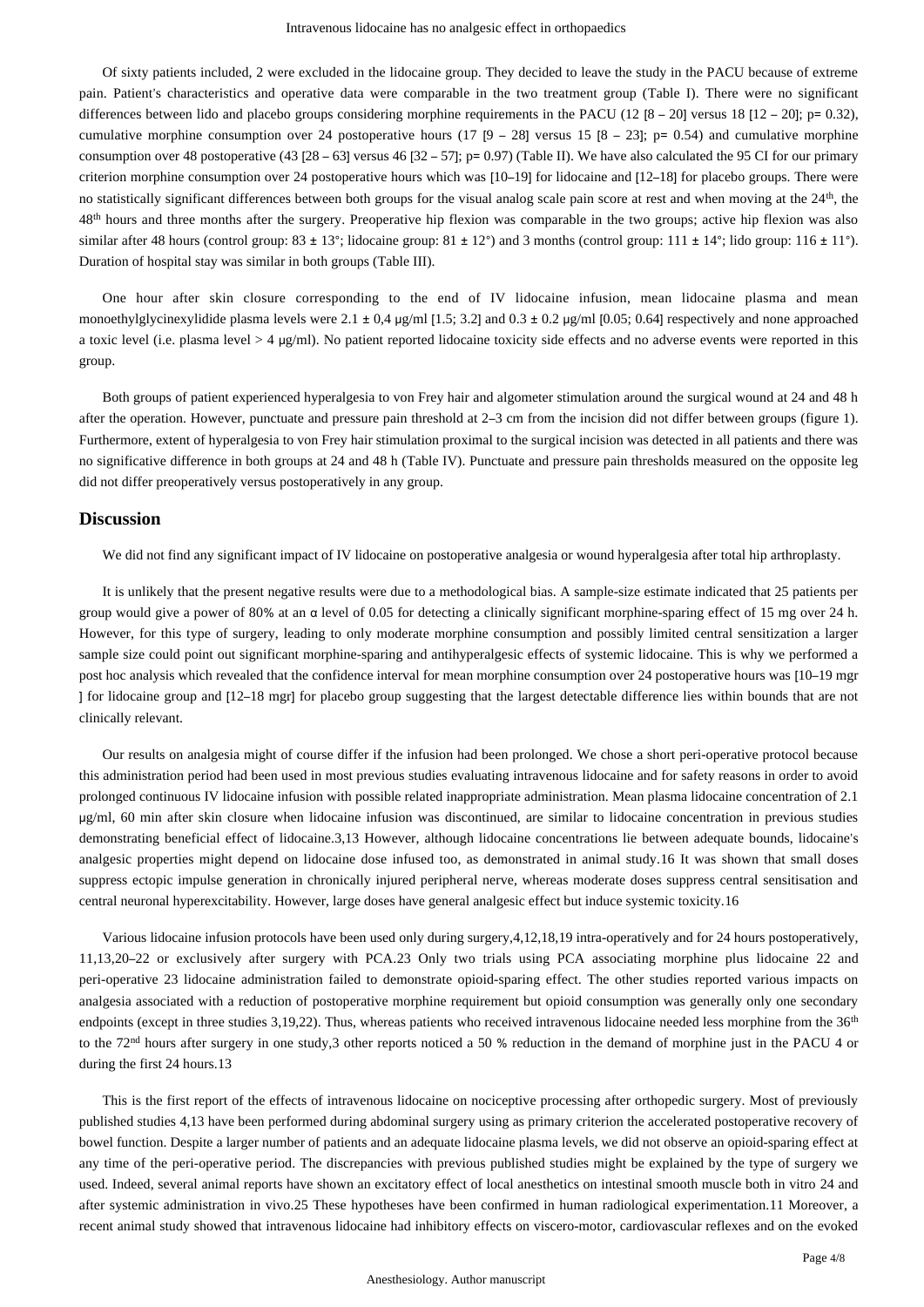and spontaneous activity of neurons excited by colorectal distension suggesting that sodium channel blockers might have a role in the treatment of visceral pain. 26 Thus, it is plausible that part of lidocaine's analgesic properties reported during digestive surgery was in fact indirect and related to an improvement in bowel function inducing a diminution of visceral pain.

For the first time, we studied effect of lidocaine on punctuate and pressure pain detection threshold and on the extent of hyperalgesia surrounding surgical incision. This methodology has already been used in pharmacological studies in humans to investigate the analgesic and anti-hyperalgesic effects of different drugs. 1, 15,27 This mechanical hyperalgesia seems to share the same central neuronal mechanism as heat-induced secondary hyperalgesia confirming a degree of central sensitisation. 28 In our study, we were not able to demonstrate a reduction of secondary hyperalgesia around the surgical wound in the lido group whereas in recent human volunteer trials using the intradermal capsaicin or incision-induced pain to produce cutaneous secondary hyperalgesia, authors found a reduction of secondary hyperalgesia to von Frey hair stimulation. 29–31 Our study was not powered for secondary hyperalgesia comparison and this may limit the meaning of our result. This was confirmed by a post hoc power analysis based on our results (8 cm with a SD of 6 cm) suggesting that we should have to include 47 patients/group in order to give a power of 80% at an  $\alpha$  level of 0,05 to detect a difference in 50% in the extent of hyperalgesia to von Frey hair.

In summary, in contrast with previous published studies, our study did not show any benefit of the peri-operative administration of low dose of IV lidocaine in terms of postoperative analgesia and functional recovery after total hip arthroplasty. Furthermore, these data suggest that systemic lidocaine has no effect on punctuate and pressure pain threshold as on secondary peri-incisionnal hyperalgesia.

#### **Ackowledgements:**

support was provided solely from institutional and/or departmental sources.

#### **References:**

- 1. Joly V , Richebe P , Guignard B , Fletcher D , Maurette P , Sessler DI , Chauvin M Remifentanil-induced postoperative hyperalgesia and its prevention with small-dose ketamine. Anesthesiology. 2005; 103: 147- 55
- 2. Kehlet H , Werner M , Perkins F Balanced analgesia: what is it and what are its advantages in postoperative pain?. Drugs. 1999; 58: 793- 97
- 3. Koppert W , Weigand M , Neumann F , Sittl R , Schuettler J , Schmelz M , Hering W Perioperative intravenous lidocaine has preventive effects on postoperative pain and morphine consumption after major abdominal surgery. Anesth Analg. 2004; 98: 1050- 5
- 4. Groudine SB , Fisher HA , Kaufman RP , Patel MK , Wilkins LJ , Mehta SA , Lumb PD Intravenous lidocaine speeds the return of bowel function, decreases postoperative pain, and shortens hospital stay in patients undergoing radical retropubic prostatectomy. Anesth Analg. 1998; 86: 235- 9
- 5. Attal N , Gaude V , Brasseur L , Dupuy M , Guirimand F , Parker F , Bouhassira D Intravenous lidocaine in central pain: a double-blind, placebo-controlled, psychophysical study. Neurology. 2000; 54: 564- 74
- 6. Koppert W , Ostermeier N , Sittl R , Weidner C , Schmelz M Low-dose lidocaine reduces secondary hyperalgesia by a central mode of action. Pain. 2000; 85: 217- 24
- 7. De Jong RH , Nace RA Nerve impulse conduction during intravenous lidocaine injection. Anesthesiology. 1968; 29: 22- 8
- 8. Woolf CJ , Wiesenfeld-Hallin Z The systemic administration of local anaesthetics produces a selective depression of C-afferent fibre evoked activity in the spinal cord. Pain. 1985; 23: 361- 74
- 9. Hollmann MW , Durieux ME Local anesthetics and the inflammatory response: a new therapeutic indication?. Anesthesiology. 2000; 93: 858- 75
- 10. Fischer LG , Bremer M , Coleman EJ , Conrad B , Krumm B , Gross A , Hollmann MW , Mandell G , Durieux ME Local anesthetics attenuate lysophosphatidic acid-induced priming in human neutrophils. Anesth Analg. 2001; 92: 1041- 7
- 11. Rimback G , Cassuto J , Tollesson PO Treatment of postoperative paralytic ileus by intravenous lidocaine infusion. Anesth Analg. 1990; 70: 414- 9
- 12.. Herroeder S , Pecher S , Schonherr ME , Kaulitz G , Hahnenkamp K , Friess H , Bottiger BW , Bauer H , Dijkgraaf OG , Durieux ME , Hollmann MW Systemic lidocaine shortens length of hospital stay after colorectal surgery: a double-blinded, randomized, placebo-controlled trial. Ann Surg. 2007; 246: 192- 200
- 13. Kaba A , Laurent SR , Detroz BJ , Sessler DI , Durieux ME , Lamy ML , Joris JL Intravenous lidocaine infusion facilitates acute rehabilitation after laparoscopic colectomy. Anesthesiology. 2007; 106: 11- 8
- 14. Du Manoir B , Aubrun F , Langlois M , Le Guern ME , Alquier C , Chauvin M , Fletcher D Randomized prospective study of the analgesic effect of nefopam after orthopaedic surgery. Br J Anaesth. 2003; 91: 836- 41
- 15. Ilkjaer S , Bach LF , Nielsen PA , Wernberg M , Dahl JB Effect of preoperative oral dextromethorphan on immediate and late postoperative pain and hyperalgesia after total abdominal hysterectomy. Pain. 2000; 86: 19- 24
- 16. Abram SE , Yaksh TL Systemic lidocaine blocks nerve injury-induced hyperalgesia and nociceptor-driven spinal sensitization in the rat. Anesthesiology. 1994; 80: 383- 91
- 17. Wallace MS , Ridgeway BM , Leung AY , Gerayli A , Yaksh TL Concentration-effect relationship of intravenous lidocaine on the allodynia of complex regional pain syndrome types I and II. Anesthesiology. 2000; 92: 75- 83
- 18. Kuo CP , Jao SW , Chen KM , Wong CS , Yeh CC , Sheen MJ , CT W Comparison of the effects of thoracic epidural analgesia and i.v. infusion with lidocaine on cytokine response, postoperative pain and bowel function in patients undergoing colonic surgery. Br J Anaesth. 2006; 97: 640- 6
- 19. Wu CT , Borel CO , Lee MS , Yu JC , Liou HS , Yi HD , Yang CP The interaction effect of perioperative cotreatment with dextromethorphan and intravenous lidocaine on pain relief and recovery of bowel function after laparoscopic cholecystectomy. Anesth Analg. 2005; 100: 448- 53
- 20. Cassuto J , Wallin G , Hogstrom S , Faxen A , Rimback G Inhibition of postoperative pain by continuous low-dose intravenous infusion of lidocaine. Anesth Analg. 1985; 64: 971- 4
- 21. Wallin G, Cassuto J, Hogstrom S, Linden I, Faxen A, Rimback G, Hedner T Effects of lidocaine infusion on the sympathetic response to abdominal surgery. Anesth Analg. 1987; 66: 1008- 13
- 22. Insler SR, O'Connor M, Samonte AF, Bazaral MG Lidocaine and the inhibition of postoperative pain in coronary artery bypass patients. J Cardiothorac Vasc Anesth. 1995; 9: 541- 6
- 23. Cepeda MS , Delgado M , Ponce M , Cruz CA , Carr DB Equivalent outcomes during postoperative patient-controlled intravenous analgesia with lidocaine plus morphine versus morphine alone. Anesth Analg. 1996; 83: 102- 6
- 24. Bortoff A , Muller R Stimulation of intestinal smooth muscle by atropine, procaine, and tetrodotoxin. Am J Physiol. 1975; 229: 1609- 13
- 25. Maggi CA, Manzini S, Meli A Contribution of neurogenic and myogenic factors in the response of rat proximal colon to distension. Am J Physiol. 1987; 252: G447- 57
- 26. Ness TJ Intravenous lidocaine inhibits visceral nociceptive reflexes and spinal neurons in the rat. Anesthesiology. 2000; 92: 1685- 91
- 27. Stubhaug A , Breivik H Long-term treatment of chronic neuropathic pain with the NMDA (N-methyl-D-aspartate) receptor antagonist ketamine. Acta Anaesthesiol Scand. 1997; 41: 329- 31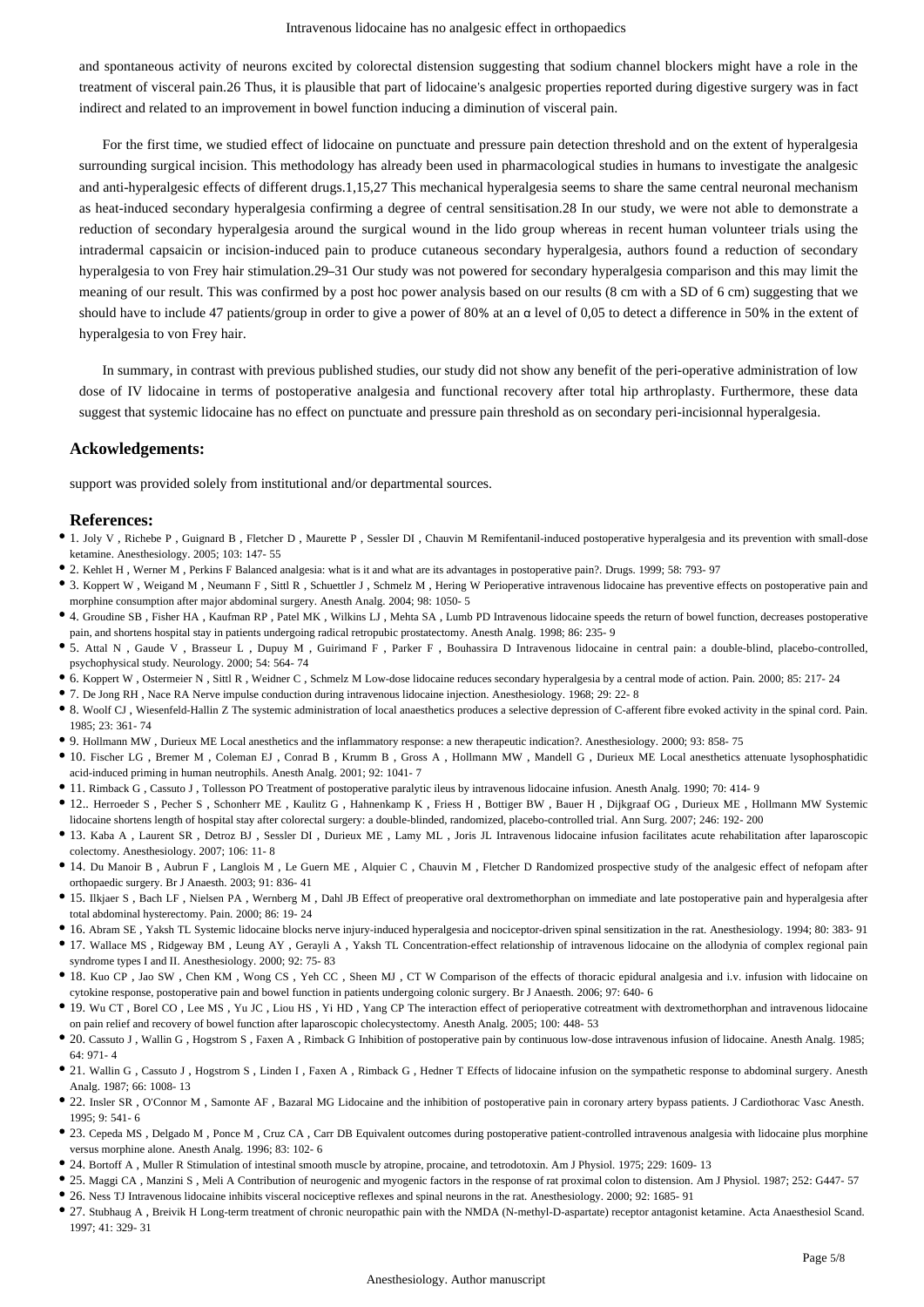- 28. Dirks J , Moiniche S , Hilsted KL , Dahl JB Mechanisms of postoperative pain: clinical indications for a contribution of central neuronal sensitization. Anesthesiology. 2002; 97: 1591- 6
- 29. Dirks J , Fabricius P , Petersen KL , Rowbotham MC , Dahl JB The effect of systemic lidocaine on pain and secondary hyperalgesia associated with the heat/capsaicin sensitization model in healthy volunteers. Anesth Analg. 2000; 91: 967- 72
- 30. Gottrup H , Hansen PO , Arendt-Nielsen L , Jensen TS Differential effects of systemically administered ketamine and lidocaine on dynamic and static hyperalgesia induced by intradermal capsaicin in humans. Br J Anaesth. 2000; 84: 155- 62
- 31. Kawamata M , Takahashi T , Kozuka Y , Nawa Y , Nishikawa K , Narimatsu E , Watanabe H , Namiki A Experimental incision-induced pain in human skin: effects of systemic lidocaine on flare formation and hyperalgesia. Pain. 2002; 100: 77- 89

#### **Figure 1**

Evolution of pressure pain threshold (kPa) determined with an algometer the day before surgery and at 24 and 48 h after surgery Pressure pain threshold (kPa) measured with an algometer at  $2-3$  cm from the incision before surgery (preoperative), then at one (D1), two days (D2) after surgery. Results are expressed as mean  $\pm$  SD. No significative difference between groups.



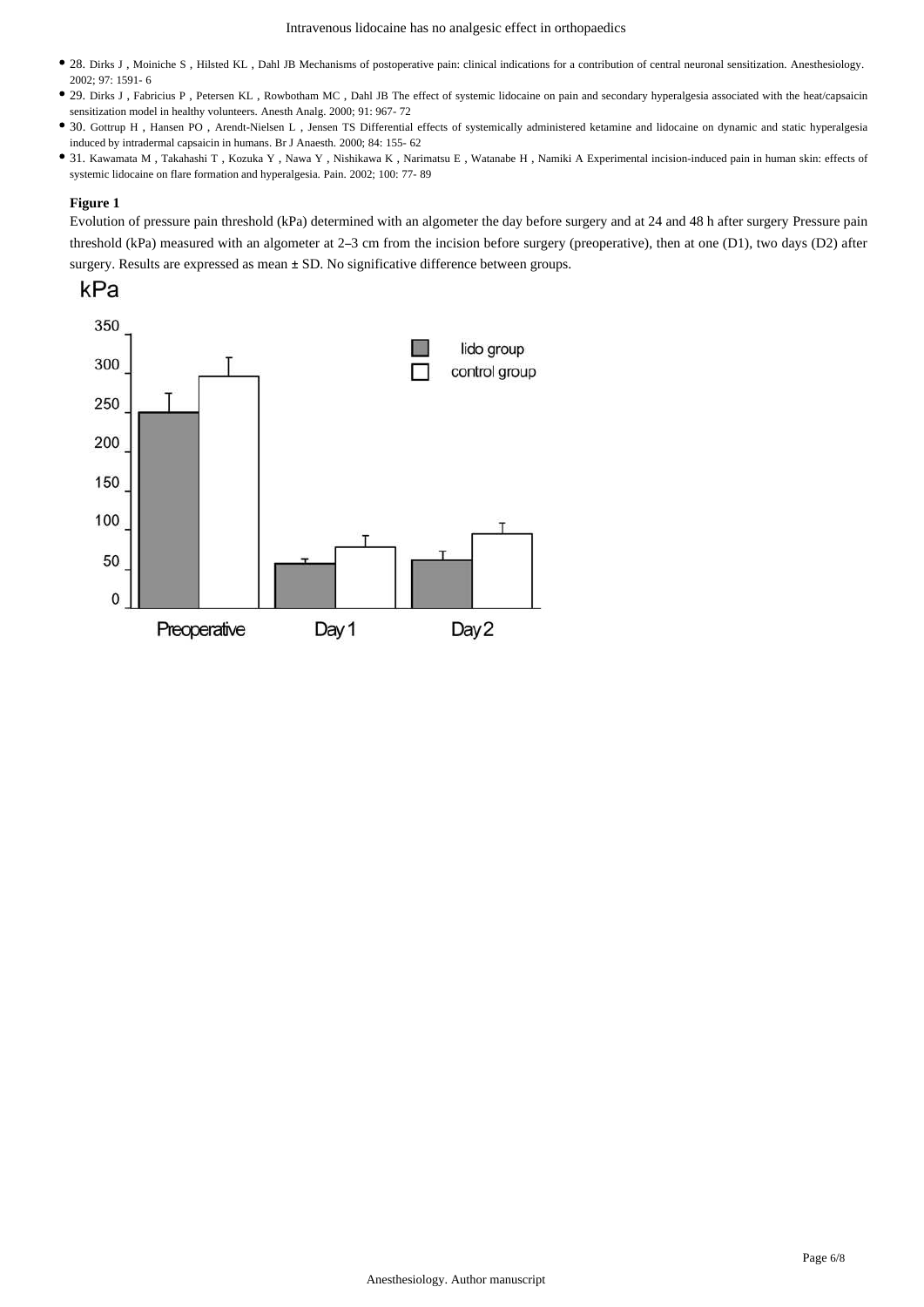## **Table I**

Patient's characteristics

|                                               | Lidocaine group | Placebo group |
|-----------------------------------------------|-----------------|---------------|
| Age (year)                                    | $64 \pm 9$      | $62 \pm 13$   |
| Sex (male/total)                              | 13/28           | 10/28         |
| Weight (kg)                                   | $73 \pm 18$     | $70 \pm 13$   |
| Duration of preoperative pain (months)        | $31 \pm 28$     | $33 \pm 28$   |
| Preoperative pain intensity at rest (VAS)     | $41 \pm 13$     | $37 \pm 17$   |
| Preoperative pain intensity when moving (VAS) | $67 \pm 20$     | $66 \pm 16$   |
| Preoperative hip flexion (degree)             | $103 \pm 14$    | $93 \pm 19$   |
| Values are expressed as mean $\pm$ SD.        |                 |               |

#### **Table II**

Perioperative opioid consumption

VAS: visual analog scale

|                                                                          | Lidocaine       | Placebo         |
|--------------------------------------------------------------------------|-----------------|-----------------|
| Peroperative sufentanil dose $(\mu g)$                                   | $53 \pm 16$     | $49 \pm 19$     |
| Morphine given in PACU (mg)                                              | $14.5 \pm 8.7$  | $15.8 \pm 4.9$  |
| 0–24 h cumulative postoperative morphine consumption without PACU (mg)   | $19.5 \pm 12.9$ | $17.5 \pm 11.9$ |
| 0–48 h cumulative postoperative morphine consumption including PACU (mg) | $45.5 \pm 20.4$ | $45.6 \pm 17.8$ |
| Data are presented as mean Values are expressed as mean $\pm$ SD.        |                 |                 |

PACU: Post-anaesthesia Care Unit

### **Table III**

Visual analog scale pain scores, functional recovery and duration of hospitalisation

|                                                  | Lidocaine     | Placebo       |
|--------------------------------------------------|---------------|---------------|
| Mean VAS pain score at rest at 24h (mm)          | $27 \pm 16$   | $28 \pm 21$   |
| Mean VAS pain score at rest at 48h (mm)          | $18 \pm 13$   | $18 \pm 18$   |
| Mean VAS pain score at rest at 3 months (mm)     | $6 \pm 12$    | $5 \pm 8$     |
| Mean VAS pain score when moving at 24h (mm)      | $56 \pm 21$   | $53 \pm 23$   |
| Mean VAS pain score when moving at 48h (mm)      | $45 \pm 19$   | $42 \pm 20$   |
| Mean VAS pain score when moving at 3 months (mm) | $12 \pm 11$   | $21 \pm 25$   |
| Operative hip flexion at 48h (degree)            | $81 \pm 12$   | $83 \pm 13$   |
| Operative hip flexion at 3 months (degree)       | $116 \pm 11$  | $112 \pm 14$  |
| Hospital stay (days)                             | $5.4 \pm 1.3$ | $5.5 \pm 1.1$ |
| Values are expressed as mean $\pm$ SD,           |               |               |

VAS: visual analog scale.

No significative difference between groups